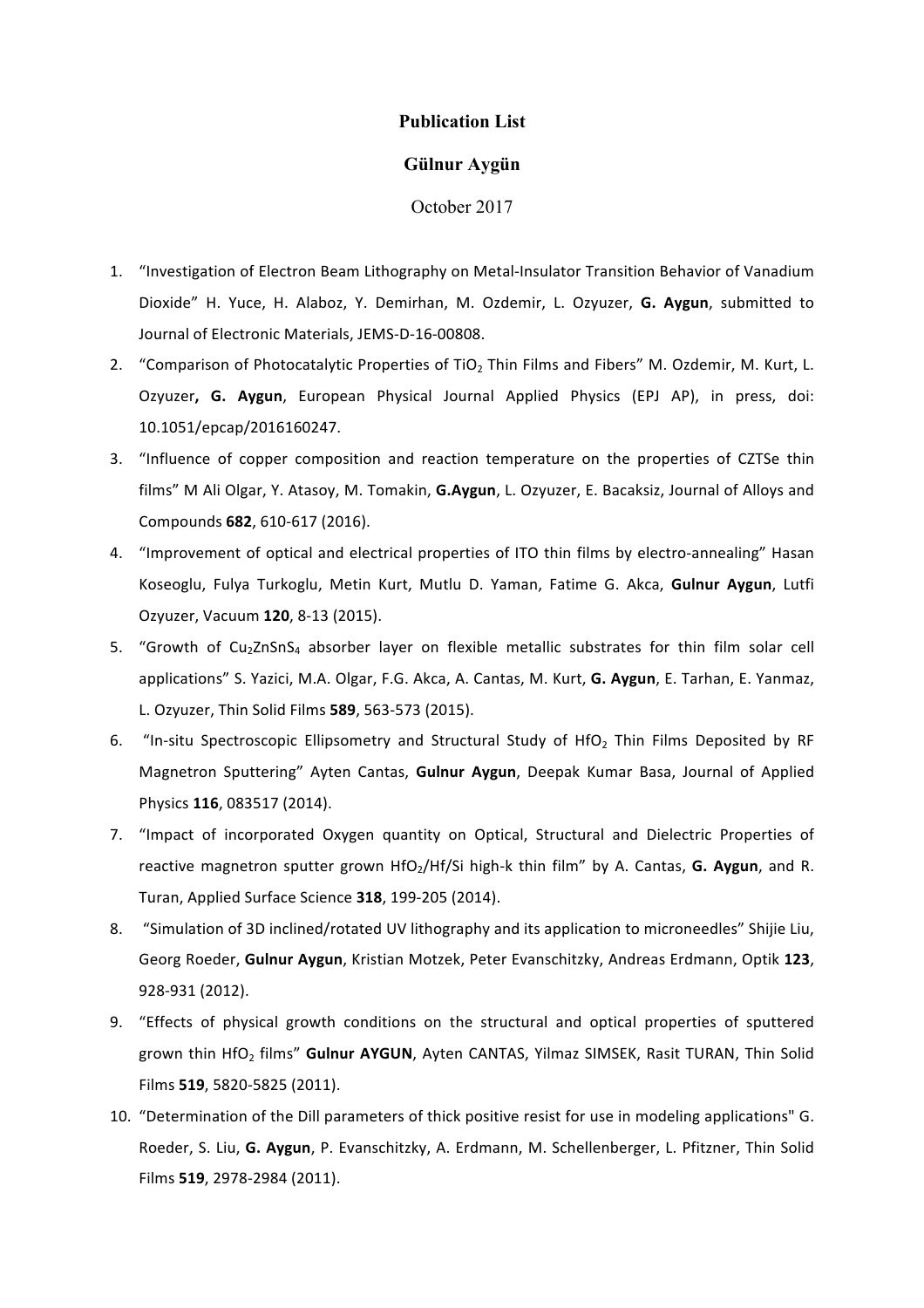- 11. "Ge nanocrystals embedded in SiO2 in MOS based radiation sensors", Aliekber Aktag, Ercan Yilmaz, Nader A.P. Mogaddam, **Gulnur Aygun**, Ayten Cantas, Rasit Turan, Nuclear Instruments and Methods in Physics Research B **268**, 3417-3420 (2010).
- 12. "Impact of Temperature Increments on Tunneling Barrier Height and Effective Electron Mass for plasma nitrided thin SiO<sub>2</sub> layer on a large wafer area", G. Aygun, T. Erlbacher, G. Roeder, M. Wolf , M. Schellenberger, L. Pfitzner, Journal of Applied Physics 108, 073304 (2010).
- 13. "High quality ITO thin films grown by DC and RF sputtering without oxygen" O. Tuna, Y. Selamet, **G. Aygun**, L. Ozyuzer, Journal of Physics D: Applied Physics 43, 055402 (2010).
- 14. "Evolution of  $SiO_2/Ge/HfO_2(Ge)$  Multilayer Structure During High Temperature Annealing" D. Sahin, I. Yildiz, A. I. Gencer, G. Aygun, R.Turan, Thin Solid Films **518**, 2365–2369 (2010).
- 15. "Interfacial and Structural Properties of sputtered HfO<sub>2</sub> layers", **G. Aygun**, I. Yildiz, Journal of Applied Physics **106**, 014312 (2009).
- 16. "Local oxidation nanolithography on Hf thin films using atomic force microscopy (AFM)", S. Buyukkose, S. Okur, G. Aygun, Journal of Physics D: Applied Physics 42, 105302 (2009).
- 17. "Effect of substrate temperature on structural, electrical and optical properties of indium tin oxide grown by dc magnetron sputtering" O. Tuna, Y. Selamet, G. Aygun, F. Turkoglu, L. Ozyuzer, Journal of Optoelectronics and Advanced Materials-Symposia 1, 404 (2009).
- 18. "Electrical and dielectrical properties of tantalum oxide films grown by Nd:YAG laser assisted oxidation", G. Aygun, R. Turan, Thin Solid Films 517, 994 (2008).
- 19. "XPS study of pulsed Nd:YAG laser oxidized Si" G. Aygun, E. Atanassova, K. Kostov, R. Turan, Journal of Non-Crystalline Solids 352, 3134 (2006).
- 20. "Structural and optical characteristics of tantalum oxide grown by pulsed Nd:YAG laser oxidation" E. Atanassova, G. Aygun, R. Turan, Tz. Babeva, Journal of Vacuum Science and Technology A **24** (2), 206 (2006).
- 21. "Spatial distribution of light emitting centers in Si implanted  $SiO<sub>2</sub>$ " U. Serincan, **G. Aygun**, R. Turan, Journal of Luminescence 113, 229 (2005).
- 22. "Properties of reactive O<sub>2</sub> ion beam sputtered TiO<sub>2</sub> on Si wafers" S. Ulucan, G. Aygun, L. Ozyuzer, M. Egilmez, R. Turan, Journal of Optoelectronics and Advanced Materials 7, 297 (2005).
- 23. "Reflectance spectra and refractive index of Nd:YAG laser oxidized Si surface" **G. Aygun**, E. Atanassova, R. Turan, Tz. Babeva, Materials Chemistry and Physics 89, 316 (2005).
- 24. "Oxidation of Si Surface by a Pulsed Nd-YAG Laser" G. Aygun, E. Atanassova, A. Alacakir, L. Ozyuzer, R. Turan, Journal of Physics D: Applied Physics 37, 1569 (2004).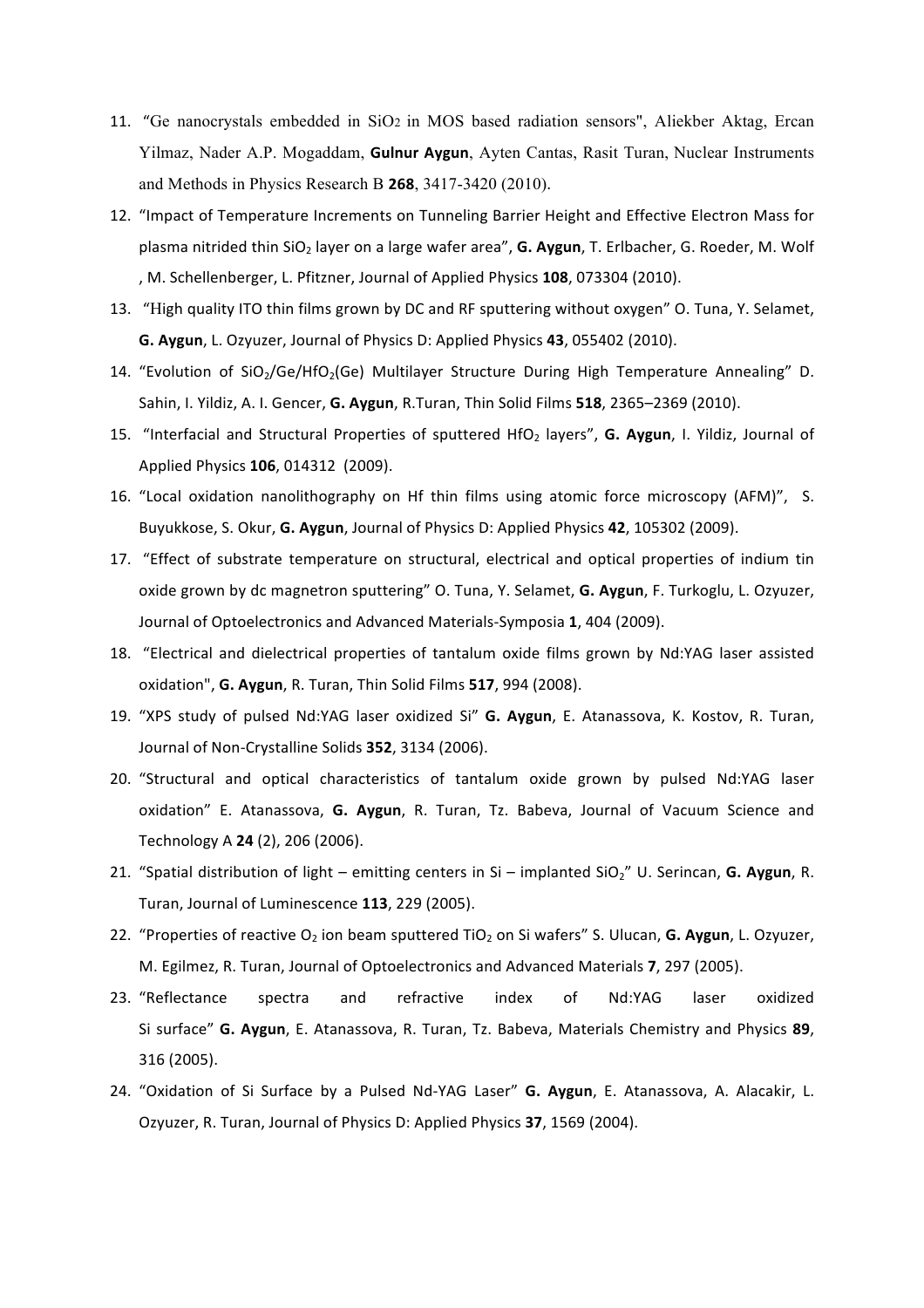#### **Other Manuscripts:**

1. "The Structure and Properties of Liquid Metals from Molecular Dynamics", G. Dereli, G. Aygün Özyüzer and Tahir Çağın, preprint (2000).

### **International conferences / meetings attended:**

- 1. "The Structure and The Properties of Liquid Metals from Molecular Dynamics", G. Aygün  $Oz$ yüzer, G. Dereli, and Tahir Çağın, has been presented at the 2000 March Meeting of the American Physical Society (March 20-26, 2000) in Minneapolis, MN, USA, (Oral presentation).
- 2. "Properties of reactive O<sub>2</sub> ion beam sputtered TiO<sub>2</sub> on Si wafers" S. Ulucan, **G. Aygun**, L. Ozyuzer, M. Egilmez, R. Turan, 13<sup>th</sup> International School on Condensed Matter Physics: Varna, Bulgaria August 29-September 4, 2004.
- 3. "Structural, optical and electrical characteristics of tantalum oxide grown by pulsed Nd:YAG laser oxidation" **G. Aygun**, R. Turan, E. Atanassova, Tz. Babeva, NATO ASIs on Photon-based Nano-Science and Technology: from Atomic Level Manipulation to Materials Synthesis and Nano-Biodevice Manufacturing (Photon-NST'2005), Quebec, Canada, 19 Sep 2005 – 29 Sep 2005 (Oral presentation).
- 4. "Structural, optical and electrical characteristics of tantalum oxide grown by pulsed Nd:YAG laser oxidation" **G. Aygun**, R. Turan, E. Atanassova, Tz. Babeva, NATO ASIs on Photon-based Nano-Science and Technology: from Atomic Level Manipulation to Materials Synthesis and Nano-Biodevice Manufacturing (Photon-NST'2005), Quebec, Canada 19 Sep 2005 - 29 Sep 2005 (Poster presentation).
- 5. "Effects of physical growth conditions on the structural properties of sputtered grown thin HfO<sub>2</sub> films" G. Aygun and A. Cantas, E-MRS 2010 Spring Meeting, Symposium E: Frontiers of multifunctional oxides, Congress Center in Strasbourg (France), June 7-11, 2010.
- 6. "Depth profile of thin HfO<sub>2</sub> layers with an in-situ Spectroscopic Ellipsometer" A. Cantas and G. Aygun, E-MRS 2010 Spring Meeting, Symposium E: Frontiers of multifunctional oxides, Congress Center in Strasbourg (France), June 7-11, 2010.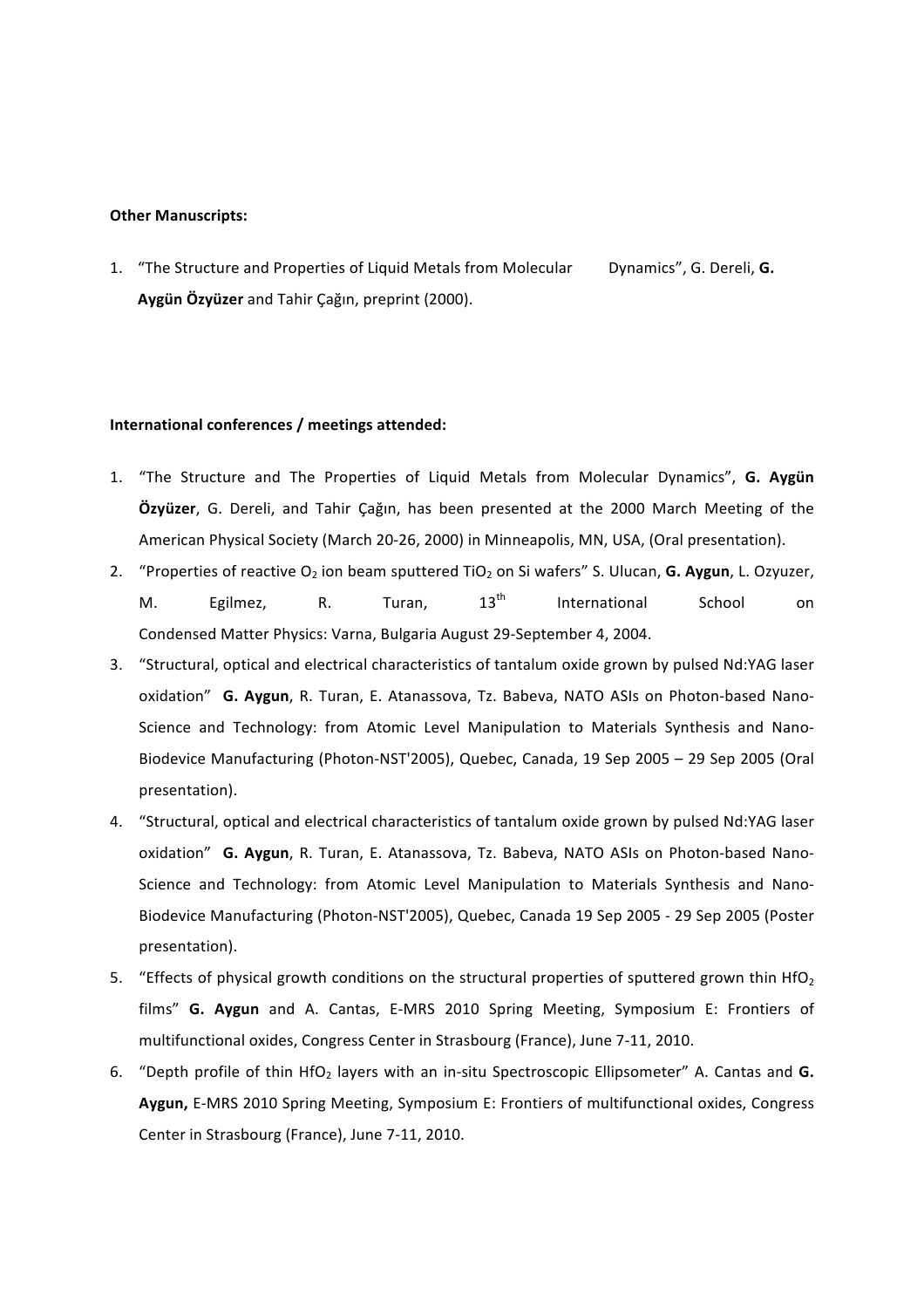- 7. "Interface Analysis of HfO<sub>2</sub> films on Si X-Ray Photoelectron Spectroscopy" A. Cantas and **G.** Aygun, TUCr 2012, Dokuz Eylül Üniversitesi, Tınaztepe Yerleşkesi, İzmir, 7-9 Haziran 2012.
- 8. "XRD and XPS Studies of Large Area Grown ITO" Sebnem Yazici, Ayten Cantas, Mutlu D. Yaman, Hasan Koseoglu, Hilal Saglam, Gulnur Aygun, Lutfi Ozyuzer, TUCr 2012, Dokuz Eylül Üniversitesi, Tınaztepe Yerleşkesi, İzmir, 7-9 Haziran 2012.
- 9. "Electrical and Optical Properties of Large Area Grown ITO" Sebnem Yazici, Ayten Cantas, Mutlu D. Yaman, Hasan Koseoglu, Hilal Saglam, Gulnur Aygun, Lutfi Ozyuzer, PLASMA 2012, Radisson Blue Hotel Cesme, İzmir, 10-13 Haziran 2012.
- 10. "Fabrication and Characterization of CZTS Absorber Layer on Titanium Coated Ceramic for Solar Cells" M.A. Olgar, H. Saglam, S. Yazici, A. Cantas, G. Aygun, E. Yanmaz, L. Ozyuzer, PLASMA 2012, Radisson Blue Hotel Cesme, İzmir, 10-13 Haziran 2012.
- 11. "X-Ray Photoelectron Spectroscopic Analysis of HfO<sub>2</sub>/Hf/Si Multilayer Structure Prepared by Radio Frequency Magnetron Sputtering" Ayten Cantas, **Gulnur Aygun**, PLASMA 2012, Radisson Blue Hotel Çeşme, İzmir, 10-13 Haziran 2012.
- 12. "Temperature Dependence of Ionic Conductivity in PVB/LiClO<sub>4</sub>" Halil Arslan, H. Saglam, M.D. Yaman, H. Koseoglu, H. Alaboz, G. Aygun, L. Ozyuzer, PLASMA 2012, Radisson Blue Hotel Çeşme, İzmir, 10-13 Haziran 2012.
- 13. "Depth Profile Analysis of HfO<sub>2</sub>/Hf/Si Multilayer Structure Using X-Ray Photoelectron Spectroscopy" Ayten Cantas, Gulnur Aygun, NanoTR8, Hacettepe Üniversitesi, Sıhhiye Kampüsü, Ankara, 25-29 Haziran 2012.
- 14. "XRD and XPS Studies of Large Area Grown ITO for Solar Cells" Sebnem Yazici, Ayten Cantas, Mutlu Devran Yaman, Hasan Koseoglu, Hilal Saglam, Gulnur Aygun, Lutfi Ozyuzer, NanoTR8, Hacettepe Üniversitesi, Sıhhiye Kampüsü, Ankara, 25-29 Haziran 2012.
- 15. "In-situ Spectroscopic Ellipsometry and Structural Study of HfO<sub>2</sub> Thin Films Deposited by RF Magnetron Sputtering" Gulnur Aygun, Ayten Cantas, Deepak Kumar Basa, SATF2014, Cesme, Izmir, Turkey, 15-19 Sept 2014.
- 16. "Photocatalytic properties of TiO2 Thin Films and Fibers" Mehtap Ozdemir Koklu, Metin Kurt, Gulnur Aygun, Lutfi Ozyuzer, SATF2014, Cesme, Izmir, Turkey, 15-19 Sept 2014.
- 17. "Preperation and Characterization of Cu2ZnSnS4 Absorber Layer on Metallic Flexible Substrates" Sebnem Yazici, M. Ali Olgar, F. Gulsah Akca, Metin Kurt, **Gulnur Aygun,** Ekrem Yanmaz and Lutfi Ozyuzer, SATF2014, Cesme, Izmir, Turkey, 15-19 Sept 2014.
- 18. "New transfer method of exfoliated thin  $Bi_2Sr_2CaCu_2O_{8+6}$  single crystals on saphire for hot electron bolometer" Hakan Alaboz, Yasemin Demirhan, Tugce Semerci, Metin Kurt, Gulnur Aygun, Devrim Pesen, Nobuaki Miyakawa, Lutfi Ozyuzer, SATF2014, Cesme, Izmir, Turkey, 15-19 Sept 2014.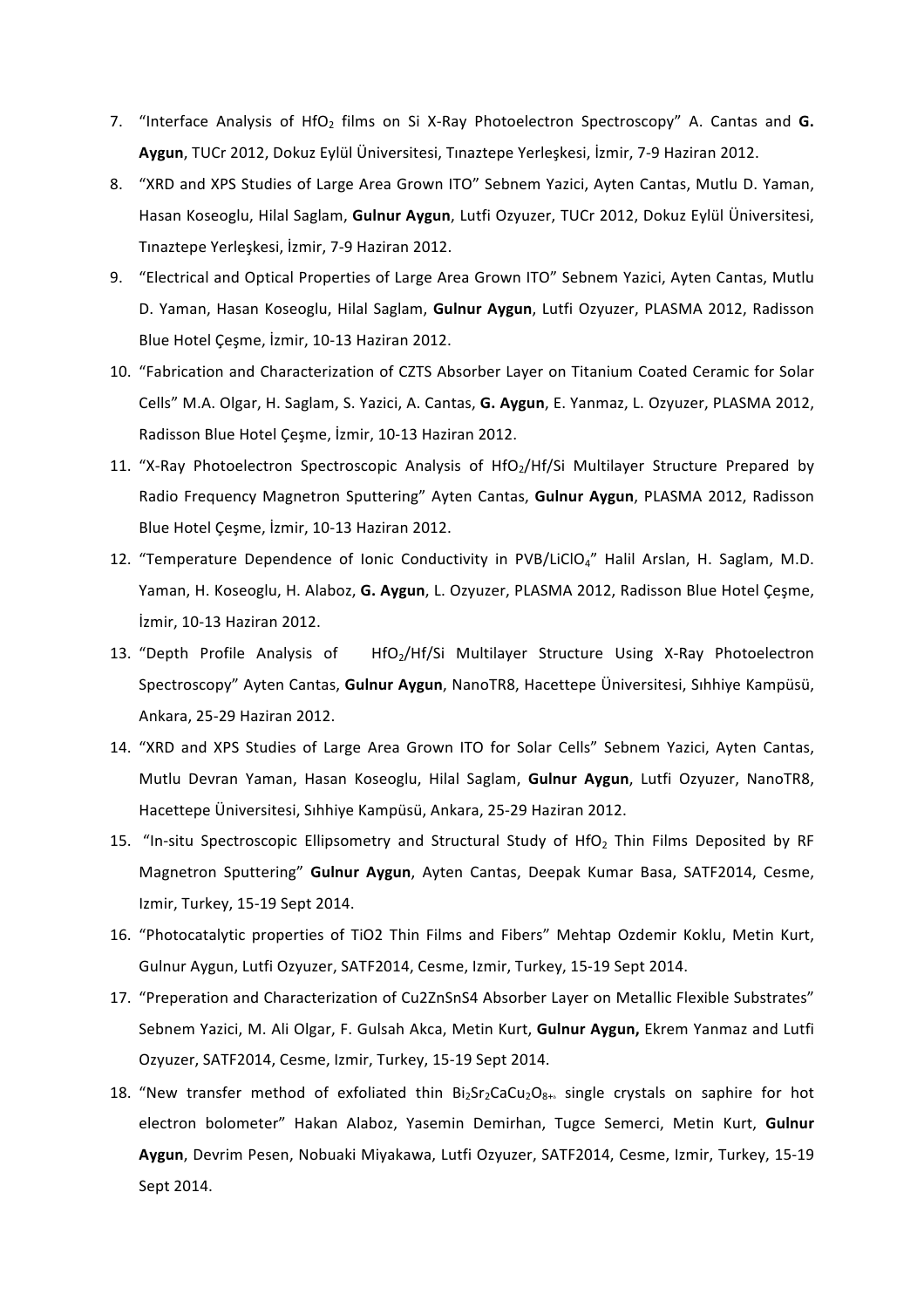- 19. "Structural and Electrical Characterizations of p-type Cu<sub>2</sub>ZnSnS<sub>4</sub> Absorber Layer Material for Solar Cells" Fatime Gulsah Akca, Sebnem Yazici, Mehmet Ali Olgar, Fulya Turkoglu, Gulnur Aygun, Ekrem Yanmaz, Lutfi Ozyuzer, SolarTR-3, METU, Ankara, Turkey, 27-29 Nisan 2015.
- 20. "Characterization of VO<sub>2</sub> Films Grown by Magnetron Sputtering for Thermochromic Applications" Hurriyet Yuce, Hakan Alaboz, Mehtap Koklu, Gulnur Aygun, Lutfi Ozyuzer, SolarTR-3, METU, Ankara, Turkey, 27-29 Nisan 2015.
- 21. "VO2 films grown by magnetron sputtering" **Gulnur Aygun**, Hurriyet Yuce, Lutfi Ozyuzer, Mehtap Ozdemir, E-MRS 2015 Fall Meeting, Central Campus of Warsaw University of Technology, Poland, September 14 - 18, 2015.
- 22. "Dependence of Ionic Conductivity of  $Li_{0.5-x}La_{0.5}Ti_{1-x}O_3$  Electrolyte on Ion Substitution" Mehtap Koklu Ozdemir, Sena Gulen, Seda Ulusoy, Gulnur Aygun, Lutfi Ozyuzer, E-MRS 2015 Fall Meeting, Central Campus of Warsaw University of Technology, Poland, September 14 - 18, 2015.
- 23. "Magnetron Sputtered VO<sub>2</sub> films for Field Effect Transistors via Metal Insulator Transition" **Gulnur Aygun**, Hurriyet Yuce, Yasemin Demirhan, Hakan Alaboz, POLAND QM 2016Mehtap Ozdemir, Lutfi Ozyuzer, QM2016-5th International Conference on Quantum Metrology, Poznan, POLAND, May 11-13, 2016.

## **National conferences/meetings attended:**

- 1. **22. Turkish Physical Society Conference**, Bodrum Turkey, 14–17 September, 2004, (Oral presentation: Electrical and Optical Properties of Nd:YAG Laser Grown Si Oxides.)
- 2. *XI. Condensed Matter Physics Meeting* in Ankara, Ankara Turkey, December 3<sup>th</sup>, 2004, (Oral presentation: Structural, Chemical, Electrical and Optical properties of Si oxides grown by pulsed Nd:YAG Laser)
- 3. **XII. Condensed Matter Physics Meeting** in Ankara, Ankara Turkey, Nov 18<sup>th</sup> 2005, (Oral presentation: Structural and optical characteristics of tantalum oxide grown by pulsed Nd:YAG laser oxidation).
- 4. **NANO-TRII, Nanoscience and Nanotechnology Meeting**, 3-5 May, 2006, METU, Ankara-Turkey.
- 5. **XIII. Condensed Matter Physics Meeting** in Ankara, ODTU Turkey, Nov 3<sup>rd</sup> 2006, (Poster presentation: Thickness distribution, structural, electrical and dielectrical properties of Nd:YAG laser grown tantalum oxide films).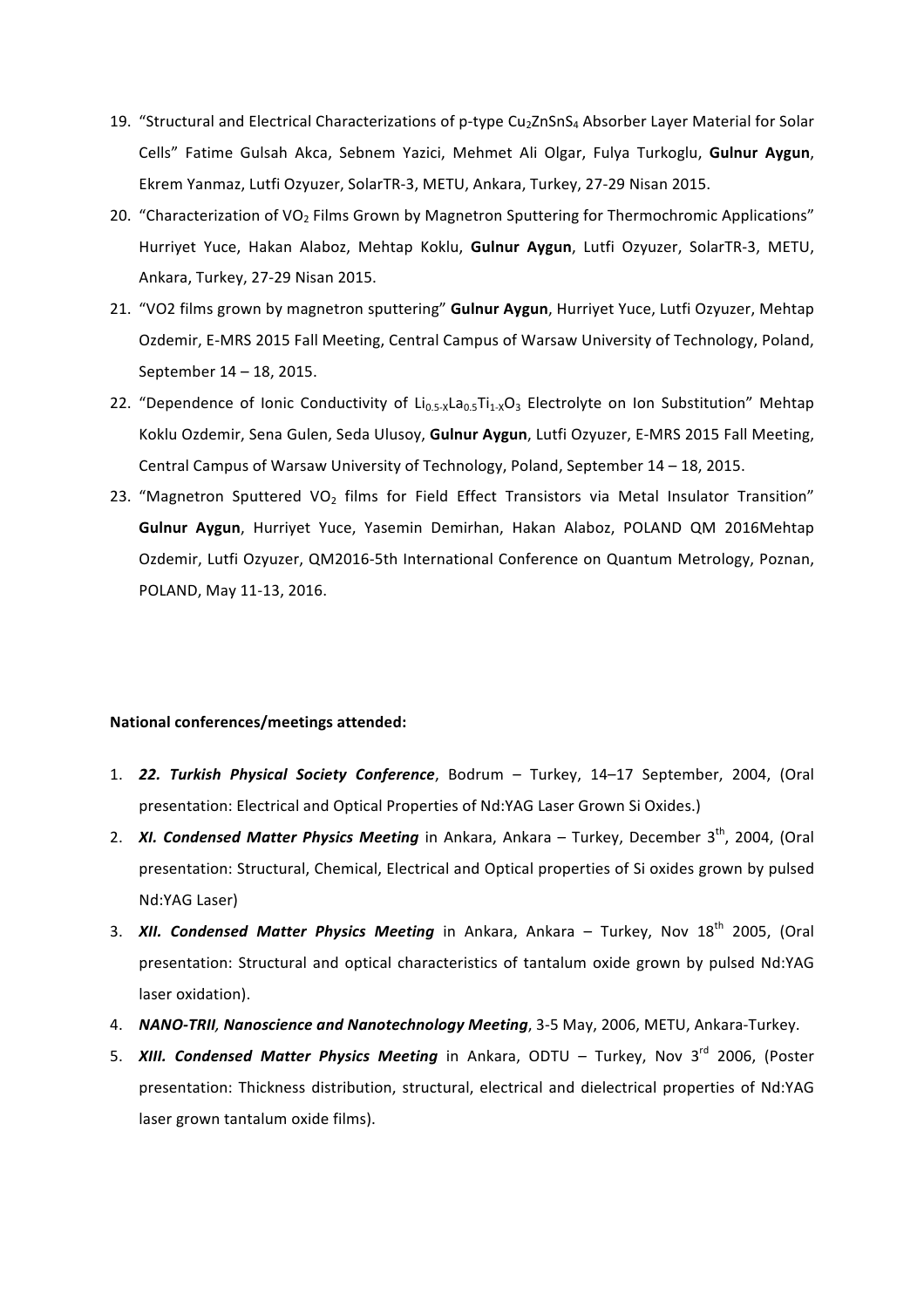- 6. *NanoTR-III: Nanoscience and Nanotechnology Conference* June 11-14, 2007, Bilkent University, Ankara-Turkey, (Oral presentation: Anodic Oxidation of Ta and Hf thin films on Si using SPM Lithography Technique).
- 7. **24. Turkish Physical Society Conference**, Inonu University, Malatya Turkey, 28–31 August, 2007, (Oral presentation: Interfacial and Structural Properties of sputtered HfO<sub>2</sub> layers).
- 8. **XIV. Condensed Matter Physics Meeting** Nov 3<sup>rd</sup> 2007, Ankara, Hacettepe, Turkey, (Oral presentation: Interfacial and Structural Properties of sputtered  $HfO<sub>2</sub>$  layers).
- 9. **NanoTR-IV**: The 4<sup>th</sup> Nanoscience and Nanotechnology Conference- 9-13 June 2008, İstanbul Teknik University, ISTANBUL – TURKEY (Oral Presentation: "Preparation of  $ZrO<sub>x</sub>$  Nanostructures using Scanning Probe Lithography (SPL)" by Serkan Buyukkose, Salih Okur and Gulnur Aygun, Abstract Book Page: 56)
- 10. **TFD-25***:* 25<sup>th</sup> Turkish Physical Society Conference- 25-29 August 2008, Bodrum-TURKEY. (Oral Presentation: "Anodic oxidation nanolithography on Ta, Hf and Zr thin films using scanning probe microscope (SPM)" by Serkan Buyukkose, Salih Okur, S. Tari and Gulnur Aygun, Abstract Book Page: 94).
- 11. *NanoTR-V:* The 5<sup>th</sup> Nanoscience and Nanotechnology Conference- 8-12 June 2009, Eskisehir-Turkey (Oral Presentation: "In-situ Spectroscopic Ellipsometer Characterization of Thin HfO<sub>2</sub> Layers Grown by Reactive Magnetron Sputtering Technique" by A. Cantas and G. Aygun).
- 12. NANOMATS 2009: International Conference on Nanomaterials and Nanosystems- 10-13 Ağustos 2009, ITU Ayazaga Campus, Istanbul, TURKEY (Poster Presentation: "In-situ spectroscopic ellipsometer characterization of thin HfO<sub>2</sub> layers grown by reactive magnetron sputtering technique**"** Ayten Cantaş, Gülnur Aygün).
- 13. NANOMATS 2009: International Conference on Nanomaterials and Nanosystems- 10-13 Ağustos 2009, ITU Ayazaga Campus, Istanbul, TURKEY (Poster Presentation: "Growth and Characterization of ITO Thin Films on Very Large Areas" O. Tuna, Y. Selamet, G. Aygun, L. Ozyuzer).
- 14. *ECASIA'09:* 13<sup>th</sup> *European Conference on Applications of Surface and Interface Analysis* 18-23 October 2009, Antalya, TUKEY (Poster Presentation: "The Characterization of Thin HfO<sub>2</sub> layers by in-situ Spectroscopic Ellipsometry" by A. Cantas and G. Aygun).
- 15. *NanoTR6: The 6<sup>th</sup> Nanoscience and Nanotechnology Conference-* 15-18 June 2010, IZTECH Physics Department, Urla, Izmir, TURKEY ("Interfacial and Structural Properties of sputtered **HfO<sub>2</sub>** layers" by G. Aygun and A. Cantas).